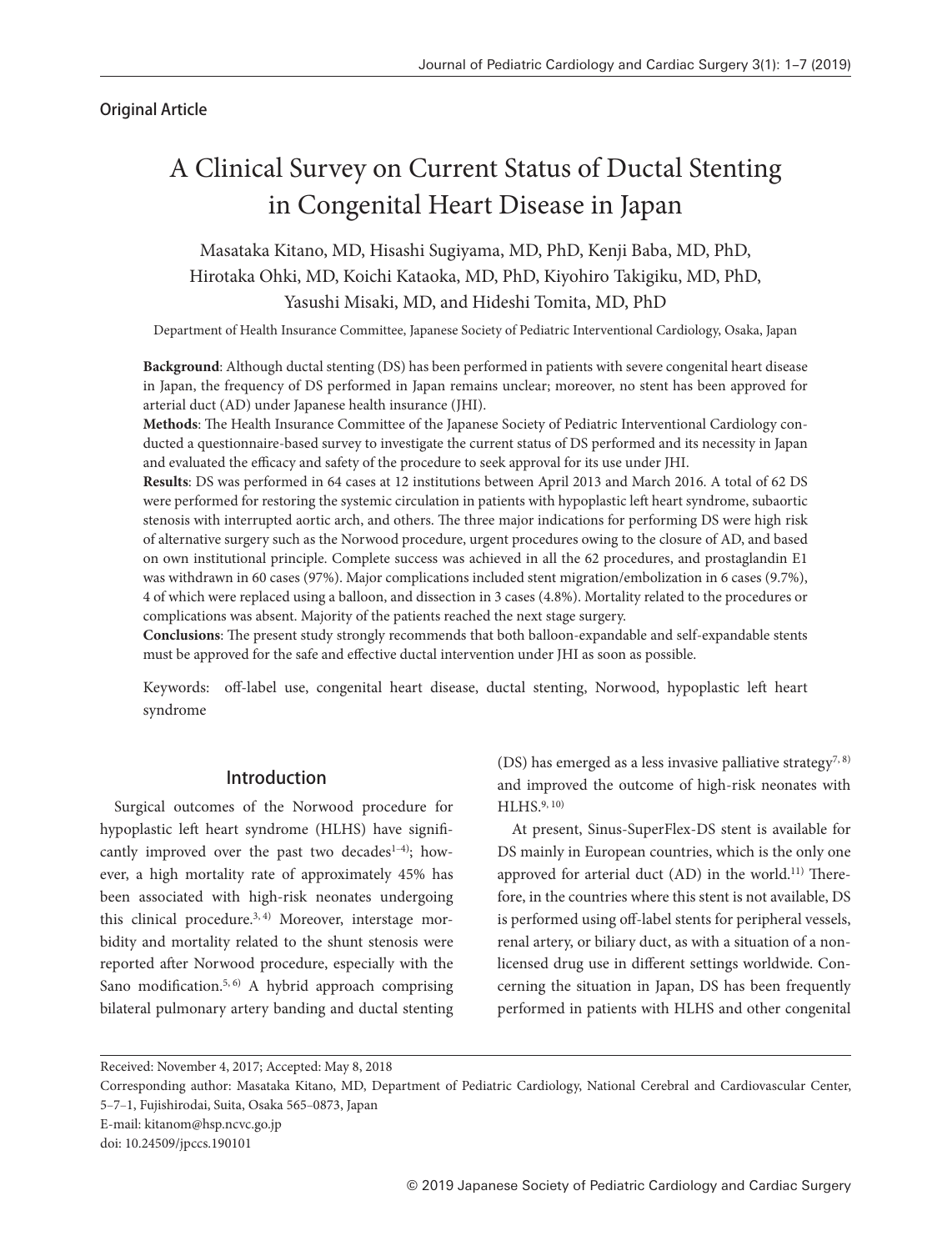heart diseases with duct-dependent systemic circulation; however, no stent has been approved for AD under Japanese health insurance  $(HII).<sup>12, 13)</sup>$  Therefore, in the present study, we conducted a questionnaire-based survey to investigate the current status of DS and its necessity in Japan in routine clinical practice and to seek approval for its use under JHI.

# Patients and Methods

The Health Insurance Committee of the Japanese Society of Pediatric Interventional Cardiology (JPIC) conducted the survey and evaluated the efficacy and safety of the procedure. A well-structured, validated, multiple response type questionnaire regarding DS procedures performed during the three years between April 1, 2013 and March 31, 2016 was sent to the JPIC managers of all the 35 institutions in August, 2016; we received the completed questionnaires from responding institutions by October 31, 2016. The questionnaire contained 23 items including *patient characteristics*: age in days, gender, anthropomorphic data (weight and height) at stenting, therapeutic indication, established medical diagnosis, associated comorbidities, previous surgical intervention, previous catheter intervention, use period of prostaglandin E1 (PGE1) before stenting; *stenting*: size and configuration of AD, approach site, how to deliver and implant the stent, the kinds of stent, guidewire, and sheath, usage of other balloon to remount the stent, procedure achievement, complications, peripheral oxygen saturation before and after stenting, flow velocity measured by pulsed wave/continuous wave Doppler before and after stenting; and *outcome*: withdrawal of PGE1, and outcome (Table 1). Responses to the questionnaire were aggregated for analyses by December 31, 2016.

## Statistical Analyses

All data are expressed as the mean values with standard deviation or median values with ranges. Student *t*-test and chi-square test were performed for continuous variables and categorical data, respectively. All the analyses were performed using SPSS software (SPSS, Chicago, IL, USA). For two-tailed hypothesis,  $p < 0.05$  was considered to be statistically significant.

## Results

We received the replies from 28 of the 35 institutions.





Fig. 1 Ductal stenting for restoring systemic circulation performed at 12 institutions in Japan between April 1, 2013 and March 31, 2016

Of these, DS was performed in 64 cases at 12 institutions in the three years. The purpose of DS was to maintain systemic circulation in 62 cases and to do pulmonary circulation in the remaining 2 cases. Therefore, we describe DS performed for maintaining systemic circulation in these cases. The number of DS procedures in each institution is shown in Fig. 1. The top three institutions performed  $>10$  procedures during the 3 years. Table 2 represents the characteristics of 62 patients having undergone DS. Major indications for performing DS were patients with a high risk for alternative surgery such as Norwood or urgent stenting owing to the closure of AD despite of the use of PGE1; the percentage of DS performed because of these indications was 82%. However, DS was also performed based on each institutional principle (18%). In this setting, the patient does not always have a high risk for the alternative procedure. Patient diagnosis indicates that approximately 63% of the patients exhibited univentricular physiology, and the remaining had biventricular physiology. The median age and weight of the patients at the time of DS were 21 days old and 2.8 kg. Bilateral pulmonary artery banding was performed prior to DS in 38 cases (61%). Catheter interventions were performed prior to DS in 15 cases (24%), which included balloon atrial septostomy in 10 cases with univentricular physiology, balloon aortic valvuloplasty in 4 cases with critical aortic stenosis, and pulmonary artery band dilation in 1 case.

Table 3 shows characteristics of the ADs and the 62 implanted stents. The mean maximum diameter and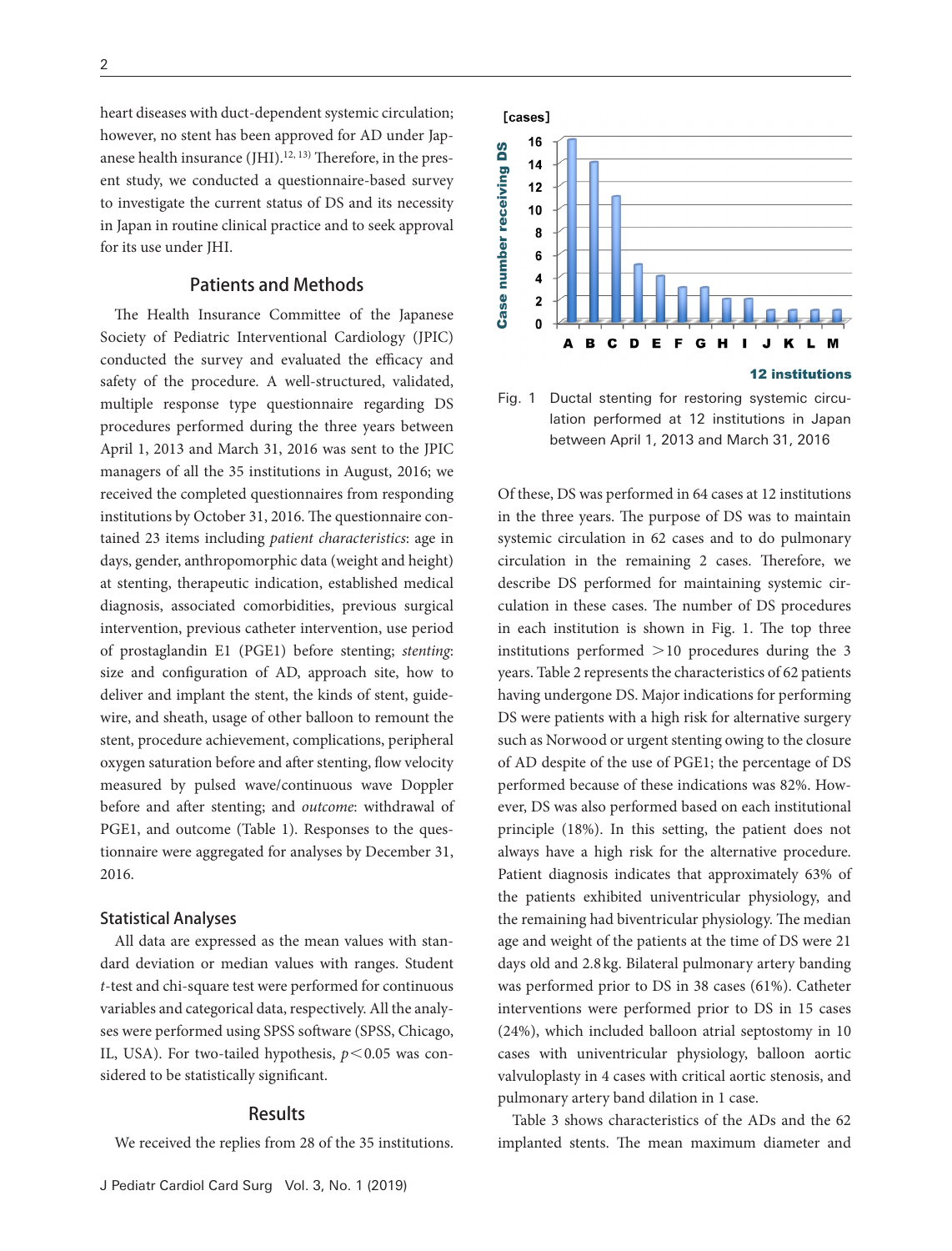| Table T Survey of current state of ductal stenting in Japan                                                                                                                                   |                                                        |                                                                                                                                                                       |                                          |
|-----------------------------------------------------------------------------------------------------------------------------------------------------------------------------------------------|--------------------------------------------------------|-----------------------------------------------------------------------------------------------------------------------------------------------------------------------|------------------------------------------|
| Survey items                                                                                                                                                                                  |                                                        | Answer                                                                                                                                                                | Examples of items listed                 |
| Patient background                                                                                                                                                                            |                                                        |                                                                                                                                                                       |                                          |
| At stenting                                                                                                                                                                                   |                                                        |                                                                                                                                                                       |                                          |
| 1 Year<br>2 Age<br>3 Gender<br>4 Height<br>5 Weight<br>6 Therapeutic indication                                                                                                               | [year]<br>[day(s)]<br>Select<br>[cm]<br>[kg]<br>Select | (Male, Female)<br>(A) Restoring systemic circu-<br>lation<br>(B) Restoring pulmonary circu-                                                                           |                                          |
|                                                                                                                                                                                               | Select                                                 | lation<br>(1) High risk of alternative<br>surgery<br>(2) Institutinal principle<br>(3) Ineffective PGE1/urgent<br>procedure<br>(4) Others                             |                                          |
| Describe specifically in case (4)                                                                                                                                                             |                                                        |                                                                                                                                                                       |                                          |
| 7 Diagnosis                                                                                                                                                                                   | Select                                                 | (1) HLHS including its variant<br>$(2)$ PA $\cdot$ IVS<br>(3) TOF/PA-VSD<br>(4) Others                                                                                |                                          |
| Describe specifically in case (4)                                                                                                                                                             |                                                        |                                                                                                                                                                       | MS AA PFO PDA; UVH CAVC                  |
| 8 Previous surgical intervention                                                                                                                                                              | Patinet age<br>and the proce-                          |                                                                                                                                                                       | DORV PA PDA<br>5 day-old, Bil.PA banding |
| 9 Previous catheter intervention                                                                                                                                                              | dure<br>Patinet age<br>and the proce-<br>dure          |                                                                                                                                                                       | 0 day-old, BAS                           |
| 10 Period of using prostglandin E1 before<br>stenting                                                                                                                                         | [days]                                                 |                                                                                                                                                                       |                                          |
| Stenting                                                                                                                                                                                      |                                                        |                                                                                                                                                                       |                                          |
| 11 Configuration of arterial duct<br>Minimum lumen diameter×length<br>Reference vessel diamter (Ao end;<br>PA end)<br>Pressure garadient before stenting<br>Pressure garadient after stenting | $[mm \times mm]$<br>[mm;mm]<br>[mmHg]<br>[mmHg]        |                                                                                                                                                                       |                                          |
| 12 Approach site                                                                                                                                                                              | Select                                                 | (1) Hybrid (concommitant<br>procedure)<br>(2) Femoral vein<br>(3) Femoral artery<br>(4) Juglar vein<br>(5) Common carotid artery<br>(inclusing cut down)<br>(6) Other | Bil.PA banding; None                     |
| Describe specifically in case (5) or (6)                                                                                                                                                      |                                                        |                                                                                                                                                                       |                                          |
| 13 How to deliver and implant the stent                                                                                                                                                       | Select                                                 | (1) Bare delivery<br>(2) Bare delivery on a wire loop<br>(3) Back loading<br>(4) (Including half way) front<br>loading                                                |                                          |
| 14 Implanted stent<br>Type                                                                                                                                                                    | Select                                                 | (Balloon-expandable, Self-ex-                                                                                                                                         |                                          |
|                                                                                                                                                                                               |                                                        | pandable)                                                                                                                                                             |                                          |
| Name of the product                                                                                                                                                                           |                                                        |                                                                                                                                                                       | Parmaz Genesis 1860; Precise<br>PRO RX   |
| Size (dimater × length)                                                                                                                                                                       | $[mm \times mm]$                                       |                                                                                                                                                                       | $6$ mm $\times$ 18 mm                    |

Table 1 Survey of current state of ductal stenting in La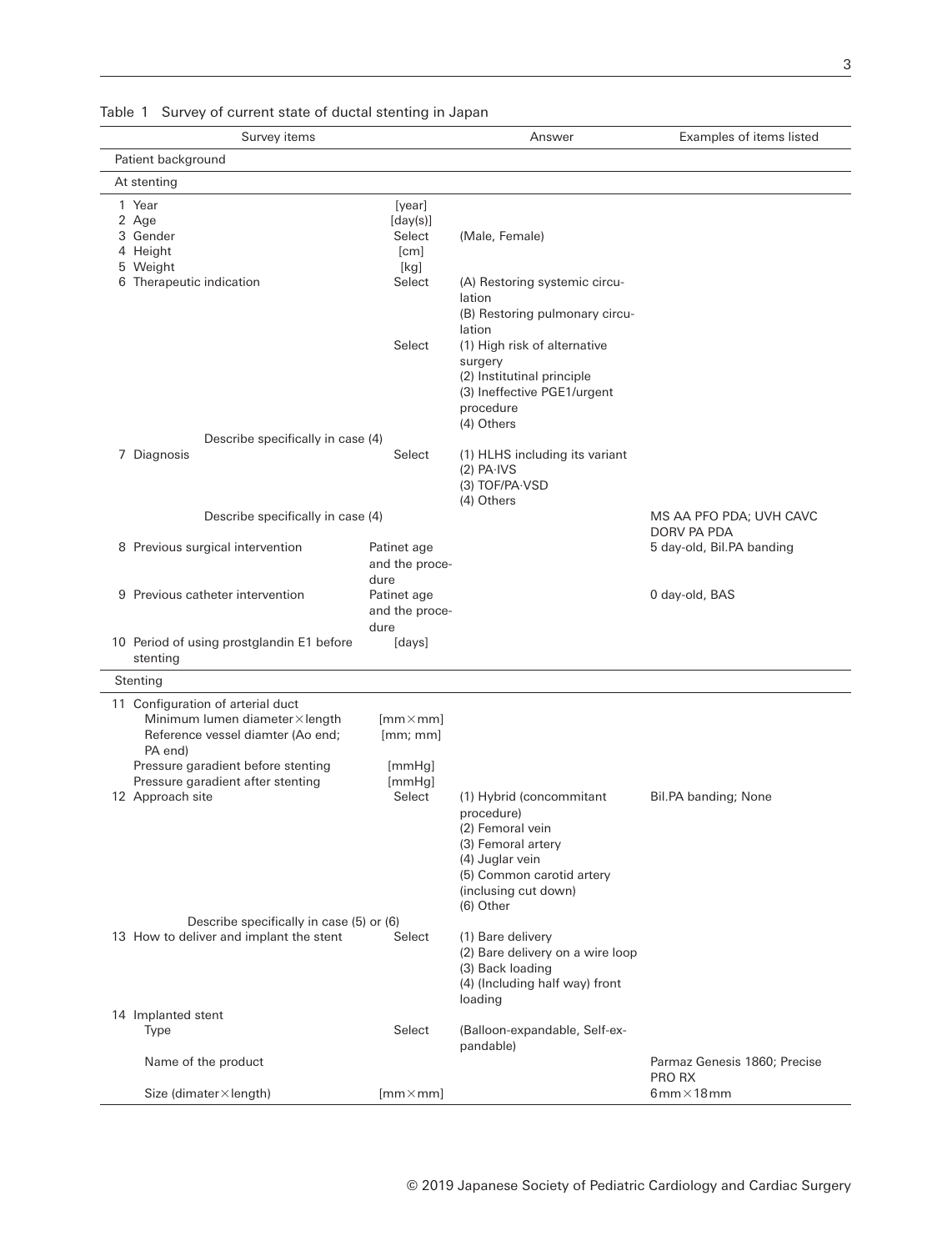#### Table 1 Continued

| 15 Use of other balloon to remount the<br>Select<br>(Yes, No)<br>stent<br>Name of the balloon catheter in case<br>Sterling<br>ves<br>$8mm \times 20mm$<br>Size (diameter $\times$ length) of it<br>$[mm \times mm]$ |  |
|---------------------------------------------------------------------------------------------------------------------------------------------------------------------------------------------------------------------|--|
|                                                                                                                                                                                                                     |  |
|                                                                                                                                                                                                                     |  |
|                                                                                                                                                                                                                     |  |
|                                                                                                                                                                                                                     |  |
| 16 Guidewire used                                                                                                                                                                                                   |  |
| GrandSlam<br>Name                                                                                                                                                                                                   |  |
| Outside diameter<br>0.014''<br>[inch]                                                                                                                                                                               |  |
| 17 Sheath used                                                                                                                                                                                                      |  |
| Name<br><b>BriteTip</b>                                                                                                                                                                                             |  |
| 6Fr<br>Internal diameter<br>[Fr]                                                                                                                                                                                    |  |
| Length<br>45 cm<br>18 Procedure achievement<br>Select<br>(1) Success after implantation                                                                                                                             |  |
| of 1 stent                                                                                                                                                                                                          |  |
| (2) Success after implantation                                                                                                                                                                                      |  |
| of 2 stents                                                                                                                                                                                                         |  |
| (3) Failure                                                                                                                                                                                                         |  |
| Describe the reason in case (3)                                                                                                                                                                                     |  |
| Describe specifically if additional stent-<br>A Genesis stent (1560) was                                                                                                                                            |  |
| ing was performed later date<br>additionaly implanted from the                                                                                                                                                      |  |
| right femoral vein because the<br>pulmonary end of the arterial duct                                                                                                                                                |  |
| became narrow.                                                                                                                                                                                                      |  |
| 19 Complications<br>(Yes, No)<br>Select                                                                                                                                                                             |  |
| The contents in case yes<br>Stent migration to the main                                                                                                                                                             |  |
| pulmonary artery; Hypotension,                                                                                                                                                                                      |  |
| which was recovered after epi-                                                                                                                                                                                      |  |
| nephrin IV, etc.                                                                                                                                                                                                    |  |
| How to deal with it<br>The migrated stent was recapu-                                                                                                                                                               |  |
| tured with a 8mm×2cm Saber<br>balloon catheter and it was pla-                                                                                                                                                      |  |
| ceed at the target site.                                                                                                                                                                                            |  |
| 20 SpO2 before stenting<br>[%]                                                                                                                                                                                      |  |
| SpO2 after stenting<br>[%]                                                                                                                                                                                          |  |
| 21 Flow velocity measured by PW/CW<br>[m/s]                                                                                                                                                                         |  |
| before stenting                                                                                                                                                                                                     |  |
| Flow velocity measured by PW/CW<br>[m/s]                                                                                                                                                                            |  |
| after stenting                                                                                                                                                                                                      |  |
| Outcome                                                                                                                                                                                                             |  |
| 22 Withdrawal of prostagrandin E1<br>Select<br>(Yes, No)                                                                                                                                                            |  |
| Norwood & BDG at 6 month of<br>23 Outcome                                                                                                                                                                           |  |
| Whether or not did the patient reach<br>age; Waiting for Norwood proce-                                                                                                                                             |  |
| the next stage surgery?<br>dure; During follow-up; Sudden<br>What was the next stage surgery?<br>death after discharged, etc                                                                                        |  |

CW, continuous wave Doppler; PW, pulsed wave Doppler; SpO2, oxygen saturation of peripheral artery

length of ADs were approximately 6.5 mm and 13 mm. The mean diameter and length of the stents were 7.4 mm and 17.2 mm relative to the size of ADs. Most of the stents were balloon expandable, and the majority of them were the products of Express Vascular and Palmaz Genesis. Table 4 shows how to deliver and place the stents, the results of them, and outcomes following stent implantation. Twenty four DS were implanted by hybrid procedure (39%), whereas the remaining were implanted by percutaneous procedures (61%). For percutaneous procedures, the predominant access site was the femoral vein, and methods for stent delivery included back loading way, bare delivery, and venous-artery wire loop. All the 62 procedures achieved 100% success rate, and PGE1 was withdrawn in 60 cases (97%). In the remaining two cases, the uncovered parts of ADs became constricted after the withdrawal of PGE1, which was due to stent migration toward the main pulmonary artery in one case, and PGE1 was restarted until Norwood procedure was performed in one case, and Norwood and bidirectional Glenn procedure was performed in the other case. Major complications occurred in 10 cases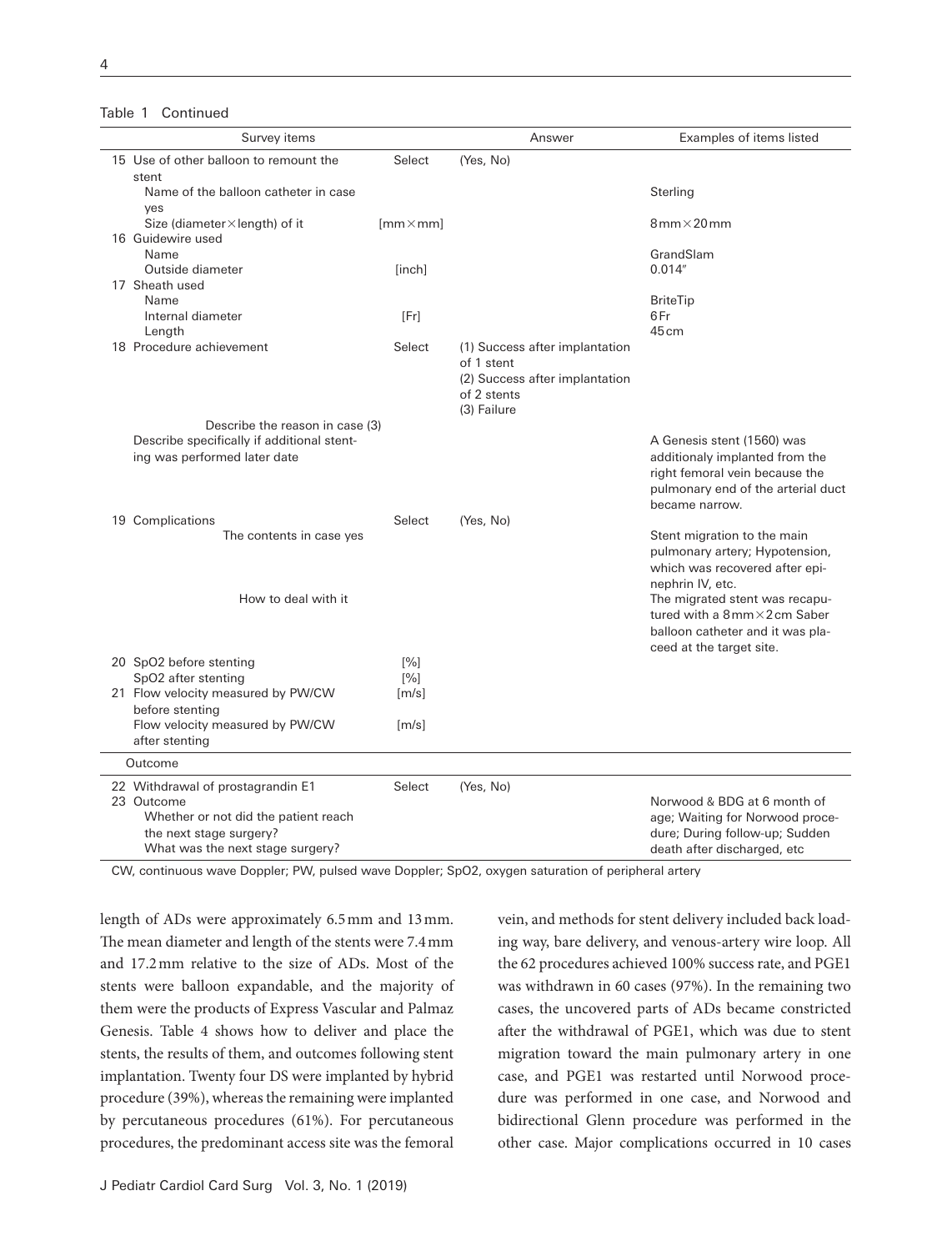| gone quotal stenting                |                     |        |                |  |
|-------------------------------------|---------------------|--------|----------------|--|
| Indication for performing the DS    |                     | Number |                |  |
| 1. High risk of alternative surgery |                     | 32     | 51%            |  |
| 2. Institutinal principle           |                     | 11     | 18%            |  |
| 3. Ineffective PGE1/urgent DS       |                     | 13     | 21%            |  |
| 4.1 and 3                           |                     | 6      | 10%            |  |
| Diagnosis                           |                     |        |                |  |
| Hypoplastic left heart syndrome     |                     | 28     |                |  |
| Univentricular heart with CoA/AS    |                     | 5      |                |  |
| <b>Critical AS</b>                  |                     | 4      |                |  |
|                                     | IAA/CoA with AS/SAS |        |                |  |
| Truncus with IAA                    |                     | 2      |                |  |
| IAA and ventricular septal defect   |                     | 2      |                |  |
| Cardiac tumor                       |                     | 1      |                |  |
| Details unknown in association      |                     | 3      |                |  |
| with 13/18 trisomy                  |                     |        |                |  |
| At stent implantation               |                     |        |                |  |
| Age [days]                          | median (range)      | 21     | $(2{\sim}300)$ |  |
| Weight [kg]                         | median (range)      | 2.8    | $(1.8 - 8.0)$  |  |
| Gender                              | Male: Female        | 28:34  |                |  |
| Previeous surgery                   |                     | 38     | 61%            |  |
| Bil.PA banding                      |                     | 35     |                |  |
| Bil.PA banding & ASD creation       |                     | 3      |                |  |
| Previous catheter intervention      |                     | 15     | 24%            |  |
| Balloon atrial septostomy           |                     | 10     |                |  |
| Balloon aortic valvuroplasty        |                     | 4      |                |  |
| PA band dilation                    |                     | 1      |                |  |
|                                     |                     |        |                |  |

Table 2 Characteristics of the 62 cases having undergone ductal stenting

AS, aortic stenosis; ASD, atrial septal defect; Bil., bilateral; CoA, coarctation of the aorta; DS, ductal stenting; IAA, interrupted aortic arch; PA, pulmonary artery; PGE1, prostaglandin E1; SAS subaortic stenosis

(16%). Stent migration or embolization occurred in 6 cases (9.7%). In 4 out of the 6 cases, stents migrated to the main pulmonary artery, and in the other two, stents migrated into the descending aorta. In 4 of these 6 cases, stents were correctly repositioned using a balloon catheter, whereas in the remaining 2 cases, stents were left where the stent migrated. In one case of the 6 cases, stent migration occurred following cardiac massage for recurrent transient bradycardia. Except for this case, the mean diameter of the 5 stents which migrated was only 0.04 mm larger than the mean maximum diameter of the ADs, whereas that of the 56 stents which did not migrate was 0.93 mm larger than that. There was no statistically significant difference between the two groups. Dissection was recognized in 3 cases (4.8%), including AD, descending aorta, and main pulmonary artery. In 1 of these 3 cases, dissection of the descending aorta was recovered by an additional stent. During the period from DS to the next stage surgery, additional treatments were

| Arterial duct           |                |      |  |  |  |
|-------------------------|----------------|------|--|--|--|
| Minimum diameter        | $4.6 \pm 1.6$  | mm   |  |  |  |
| Length                  | $13.0 + 3.5$   | mm   |  |  |  |
| Aortic end diameter     | $6.4 \pm 1.5$  | mm   |  |  |  |
| Pulmonary end diameter  | $6.5 \pm 1.6$  | mm   |  |  |  |
| Pressure gradient       | $8.5 \pm 9.0$  | mmHg |  |  |  |
| Stent size              |                |      |  |  |  |
| Diameter                | $7.4 \pm 1.2$  | mm   |  |  |  |
| Length                  | $17.2 \pm 2.6$ | mm   |  |  |  |
| Stent products          |                | (n)  |  |  |  |
| Balloon expandable      |                | 58   |  |  |  |
| Express Vascular LD     |                | 25   |  |  |  |
| Express Vascular SD     |                | 5    |  |  |  |
| Palmaz Genesis (large)  |                | 8    |  |  |  |
| Palmaz Genesis (medium) |                | 15   |  |  |  |
| Omnilink Flite          |                | 4    |  |  |  |
| <b>Assurant Cobalt</b>  |                | 1    |  |  |  |
| Self expandable         |                | 4    |  |  |  |
| Wall                    |                | 3    |  |  |  |
| Epic Vascular           |                | 1    |  |  |  |

Table 3 Characteristics of the arterial ducts and implanted stents

also performed, which included additional stenting in 2 cases, stent redilation in other 2 cases, and continuation of PGE1 in the remaining 2 cases (described above). There was no mortality associated with the procedures or complications.

Outcomes of the 62 cases included Norwood and bidirectional Glenn procedure in 11 cases, Norwood procedure in 20 cases, biventricular repair such as Yasui procedure in 15 cases, waiting for the next stage surgery in 11 cases, death from the underlying heart disease in 1 case, and death from other non-cardiac diseases in 4 cases. Except for the 11 cases waiting for the next stage surgery, 46 of 51 cases reached the next stage surgery (90%).

# **Discussion**

No study has directly compared outcomes between primary Norwood and hybrid procedures in Norwood-high-risk neonates with HLHS in the same institute. However, hospital mortality after primary Norwood procedure for Norwood-high-risk neonates with HLHS is approximately 45% in institutes where the survival rates after primary Norwood procedure is  $>$ 90%.<sup>3, 4)</sup> Whereas, in the institute in Giessen, where primary hybrid procedure was performed most in the world, hybrid procedure has been performed in all neonates with HLHS since 1998, and the survival rate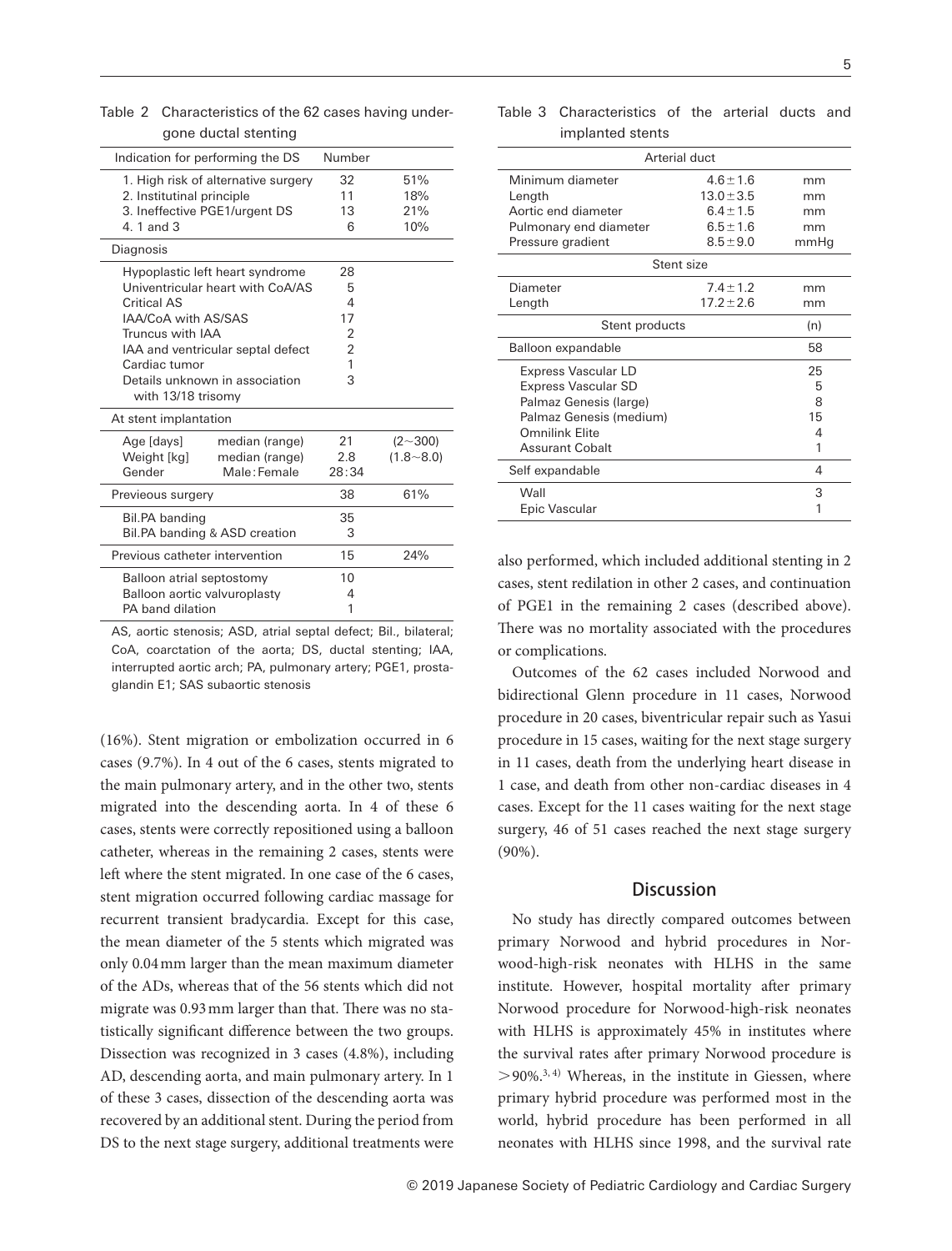| Approach site                               | (n)            |       |
|---------------------------------------------|----------------|-------|
| Main pulmonary artery by hybrid procedure   | 24             | 38.7% |
| Femoral vein                                | 35             |       |
| Jugular vein                                | 2              |       |
| Femoral artery                              | 1              |       |
| How to deliver and implant                  |                |       |
| Hybrid                                      | 24             | 38.7% |
| <b>Back loading</b>                         | 19             |       |
| Bare dilevery                               | 10             |       |
| Venos-artery wire loop                      | 9              |       |
| Procedure achievement                       | 62             | 100%  |
| Withdrawal of prostaglandin E1              | 60             | 96.7% |
| Complications at implantation               | 10             | 16.1% |
| Death                                       | 0              |       |
| Bradycardia                                 | 1              |       |
| Stent migration/embolization                | 6              | 9.7%  |
| Repositioning with a balloon                | 4              |       |
| Leaving it where the stent migrated         | 2              |       |
| Dissection (arterial duct/descending aorta/ | 3              | 4.8%  |
| main pulmonary artery)                      |                |       |
| Stent addition                              | 1              |       |
| Observation                                 | 2              |       |
| <b>Additional treatments</b>                | 6              | 9.7%  |
| Stent addition                              | 2              |       |
| Stent re-dilation                           | $\overline{2}$ |       |
| Restart of prostagrandin E1                 | $\mathfrak{p}$ |       |
| Outcome of the 62 cases                     |                |       |
| Norwood & bidirectional Glenn               | 11             |       |
| Norwood                                     | 20             |       |
| Biventricular repair                        | 15             |       |
| Waiting for the next stage surgery          | 11             |       |
| Death from the undelying cardiac disease    | 1              |       |
| Death from other non-cardiac diseases       | 4              |       |
|                                             |                |       |

Table 4 How to implant the stents, the results and outcome of the patients

at 5 year in Norwood-high-risk patients with HLHS is  $>80\%$ .<sup>10)</sup> These results may indicate that hybrid procedure has better outcomes than Norwood procedure for Norwood-high-risk neonates with HLHS in institutes where these interventions are frequently performed.

The finding of this survey indicates that in the majority of institutes in Japan, DS for restoring systemic circulation is urgently needed and is usually performed using off-label stents in approximately 20 patients per year, who are presented with a serious congenital heart disease including HLHS, univentricular heart, and severe subaortic stenosis with interrupted aortic arch. The indication for DS includes not only high risk of alternative surgery such as Norwood operation particularly in neonates and/or crucial procedure due to the closure of the AD in spite of using PGE1 but also based on own institutional principle. This indicates that in such institutes, a hybrid approach comprising DS is performed as a basic procedure in patients with standard risk for Norwood procedure. The mean length and diameter of selected stents in 62 cases were  $17.2 \pm 2.6$  mm and  $7.4 \pm 1.2$  mm for the AD with a mean length and maximum diameter of  $13.0 \pm 3.5$  mm and  $6.5 \pm 1.5$  mm so that each stent covered the whole arterial duct without migration. The major complication associated with DS was stent migration or embolization. In this study, the mean diameter of the 5 stents which migrated was only 0.04 mm larger than the mean maximum diameter of the ADs, whereas that of the 56 stents which did not migrate was 0.93 mm larger than that. To prevent stent migration, it was highly recommended to select a stent with a diameter 1 to 2 mm larger than the maximum AD diameter, although this is in the case of self-expandable stents.<sup>11, 14)</sup> Although self-expandable stents are primarily used in Europe and North America, stent migration or embolization was recognized with a frequency of  $2.5\%$ -14%.<sup>9, 14)</sup> It is believed that this complication tends to occur during the early period in the learning curve of the institutes.

Recently, Sinus-SuperFlex-DS stent with CE mark for ADs has been introduced for routine use in Europe. Besides, this self-expandable stent is available in a variety of sizes and can be delivered with the 4 Fr. system. This stent is specifically designed to accommodate the soft curvature of the AD to facilitate physiological flow, reduce complication rates, and allow easier surgical removal at the time of arch reconstruction.<sup>11)</sup> In contrast, in Japan, balloon-expandable stents have been mainly used for DS because there are hardly self-expandable stents that fit into neonatal AD. Stents of Express Vascular and Palmaz Genesis are the most widely used because of their flexibility and variety of available sizes. Notably, in the case of accompanying coarctation of the aorta, DS using side cell dilation is an effective procedure. The Palmaz Genesis stent with a closed-cell design with interposed sigma hinges has an advantage to enable a side cell more largely dilated over Express Vascular stent because the former has a sigmoid structure of hinges of struts, and the sigmoid parts are elongated into linear when the side cell was dilated with a balloon.<sup>12)</sup> The side cell dilation technique is particularly useful if a stent migrates distally resulting in the stent covering the junction to the isthmus of the aortic arch.

To achieve long-term safety of DS, a balloon expandable stent and also a self-expandable stent with optimal